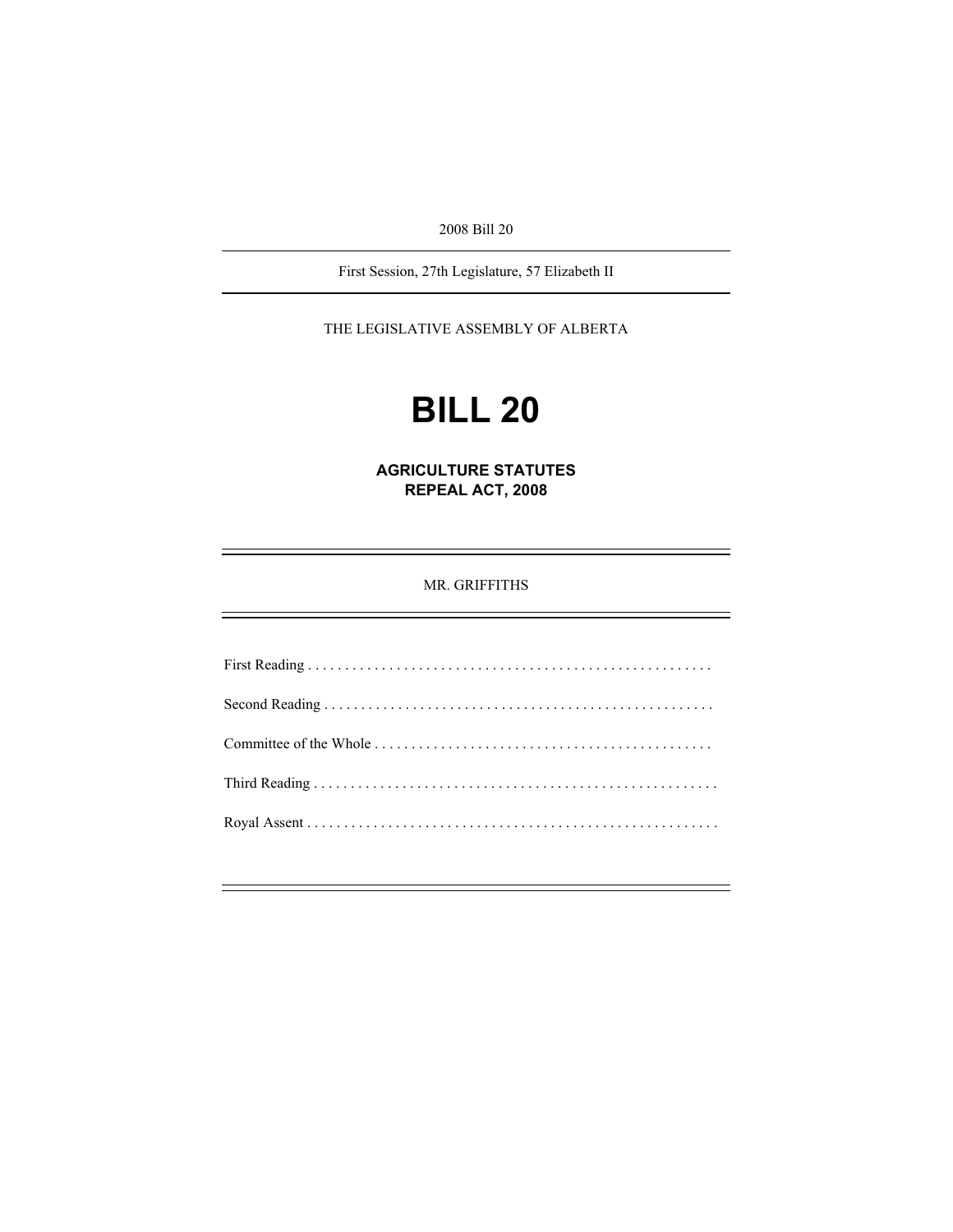*Bill 20 Mr. Griffiths* 

## **BILL 20**

2008

## **AGRICULTURE STATUTES REPEAL ACT, 2008**

*(Assented to , 2008)* 

HER MAJESTY, by and with the advice and consent of the Legislative Assembly of Alberta, enacts as follows:

**Repeals RSA 2000 c2(Supp)** 

**1 The** *Agricultural Societies Amendment Act***, RSA 2000 c2(Supp), is repealed.** 

**Repeals RSA 2000 cF-10** 

**2 The** *Federal-Provincial Farm Assistance Act***, RSA 2000 cF-10, is repealed.** 

**Repeals RSA 2000 c13(Supp)** 

**3 The** *Gas Distribution Amendment Act***, RSA 2000 c13(Supp), is repealed.** 

**Amends SA 2003 c5** 

**4 The** *Gas Utilities Statutes Amendment Act***, SA 2003 c5, is amended by repealing section 1(3).**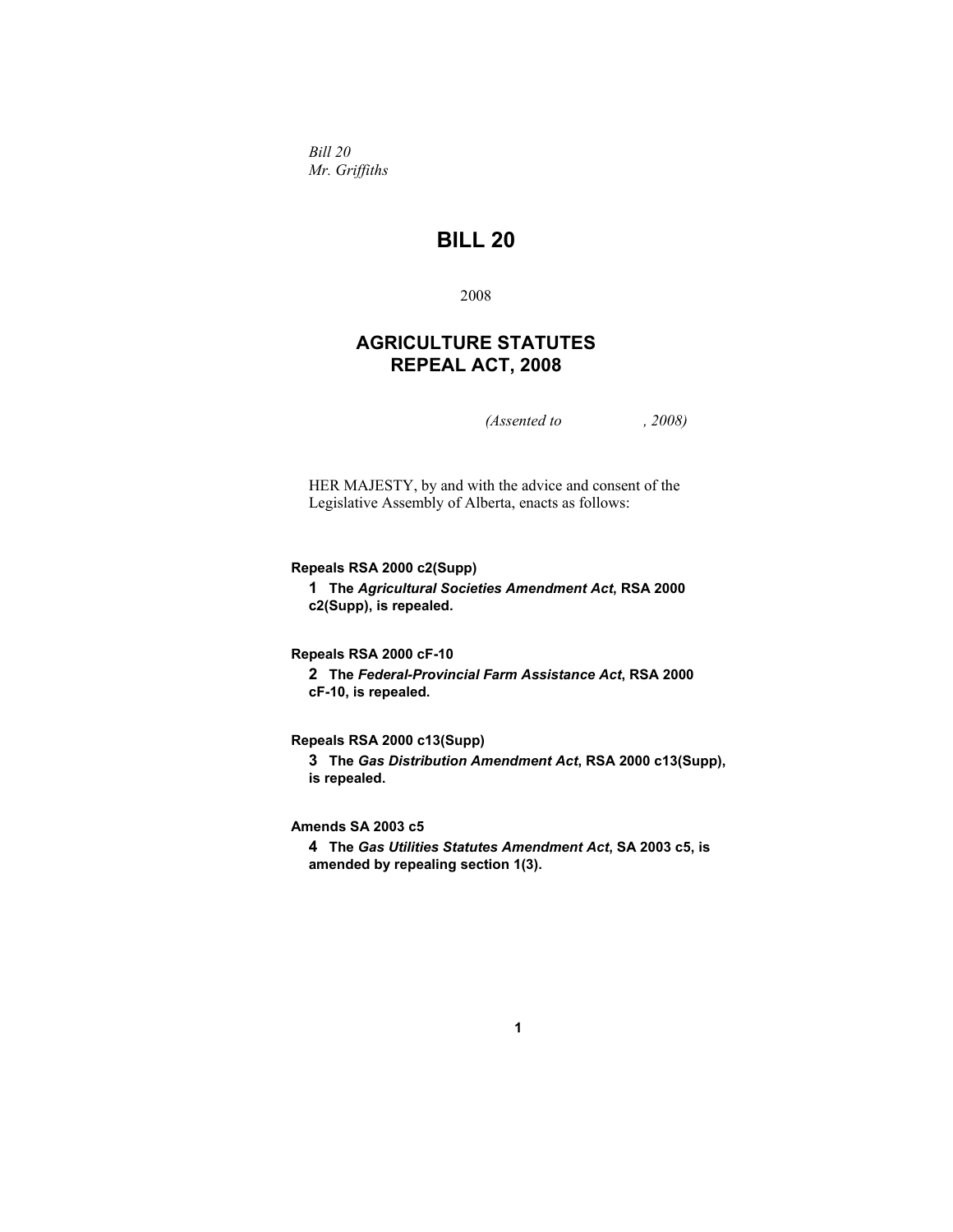### **Explanatory Notes**

**1** Repeals chapter 2(Supp) of the Revised Statutes of Alberta 2000.

**2** Repeals chapter F-10 of the Revised Statutes of Alberta 2000.

**3** Repeals chapter 13(Supp) of the Revised Statutes of Alberta 2000.

**4** Amends chapter 5 of the Statutes of Alberta, 2003. Section 1(3) presently reads:

*(3) The Gas Distribution Amendment Act, RSA 2000 c13(Supp), is repealed.* 

**1** Explanatory Notes